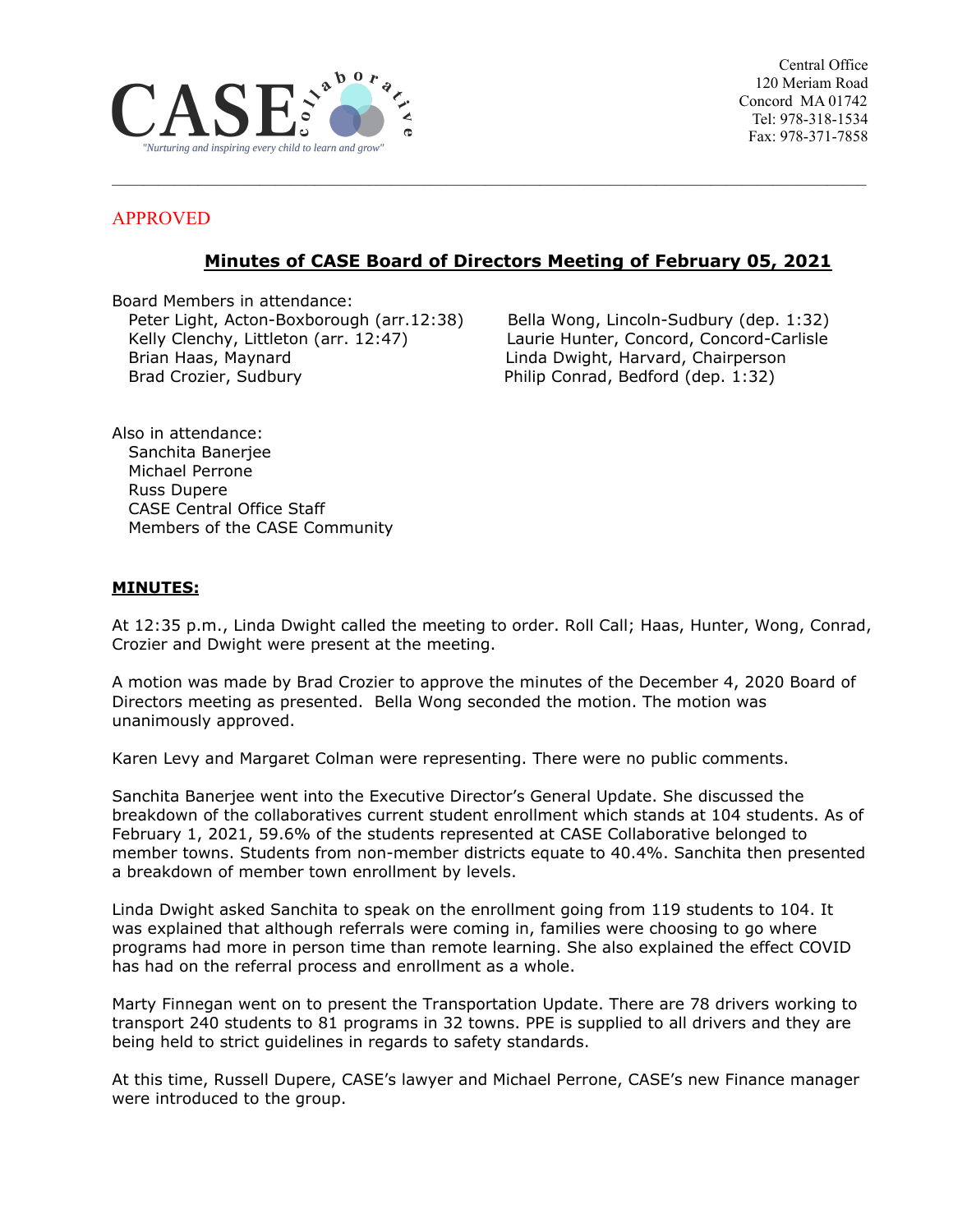

Central Office 120 Meriam Road Concord MA 01742 Tel: 978-318-1534 Fax: 978-371-7858

## APPROVED

Sanchita went into discussion on the learning phase. CASE is currently in Phase 1 of it's Learning Model. In the current phase, CASE delivers in-person instruction on Mondays, Tuesdays, Thursdays and Fridays. Remote learning occurs on Wednesdays. She proposed going to the next phase by opening up more in-person hours. They are currently working with the host districts to determine the feasibility of entering Phase 2. They are working to make sure they have the proper coverage and protections in place at the public school program sites. Out of the five host districts, three have said they can come in more and CASE is working with the other two to see how they could make it work. They are exploring the possibility of being in person for four hours on Wednesdays or extending the in-person time on Monday, Tuesday, Thursday and Friday.

 $\mathcal{L}_\mathcal{L} = \{ \mathcal{L}_\mathcal{L} = \{ \mathcal{L}_\mathcal{L} = \{ \mathcal{L}_\mathcal{L} = \{ \mathcal{L}_\mathcal{L} = \{ \mathcal{L}_\mathcal{L} = \{ \mathcal{L}_\mathcal{L} = \{ \mathcal{L}_\mathcal{L} = \{ \mathcal{L}_\mathcal{L} = \{ \mathcal{L}_\mathcal{L} = \{ \mathcal{L}_\mathcal{L} = \{ \mathcal{L}_\mathcal{L} = \{ \mathcal{L}_\mathcal{L} = \{ \mathcal{L}_\mathcal{L} = \{ \mathcal{L}_\mathcal{$ 

Sanchita took a moment to recognize CASE's Teachers Union, under the leadership of Gwen Bertrand, Karen Levy and Margaret Colman, for their involvement and support this year. In the face of the pandemic, the collaborative appreciates this strong partnership.

A motion was made by Laurie Hunter to accept the Personnel Report as presented. The motion was seconded by Kelly Clenchy. The motion was unanimously approved by roll call vote as follows: Clency, aye, Light, aye; Crozier, aye; Conrad, aye; Wong, aye; Hunter, aye; Haas, aye; Dwight, aye.

The Treasurer's Report was presented. There were no questions or comments.

Next on the agenda was the Parking Lot Lease Amendment. Marty noted that current practice is to contact the landlord or his contracted plow operator to get additional plowing, salt or sanding when needed. A discussion ensued. Various questions arose and were discussed with Russell Dupere. A motion was made by Kelly Clenchy to accept the lease agreement, as amended per their discussion. The motion was seconded by Brad Crozier. The motion was approved by a roll call vote as follows: Clenchy, aye; Haas, aye; Hunter, aye; Wong, aye; Conrad, nay; Crozier, aye; Dwight, aye; Light, abstained.

Sanchita introduced the next agenda item as the Transportation Assessment Recommendation for FY23. Due to COVID-19, the actual number of students using transportation starting from September 2020 to date has been changing on a daily, weekly, and monthly basis. During November and December of 2020, thirty two (32) of the thirty seven (37) out of district (private) schools CASE transports students to, were closed for different periods of time, some for several weeks. These fluctuations in daily, weekly, and monthly transportation can cause an unrealistic outcome to the assessment process. Sanchita informed the Board that a meeting with CASE Member Business Managers had led them to recommend the following - To catch a consistent, equitable percentage assigned to each district, we should use the numbers of students sent to CASE by the districts who were originally scheduled to be transported in September 2020.

A motion was made by Peter Light to accept the FY23 Transportation Assessment Recommendation as presented. Kelly Clenchy seconded the motion. The motion was approved by a roll call vote as follows: Haas, abstained; Hunter, aye; Wong, abstained; Conrad, aye;